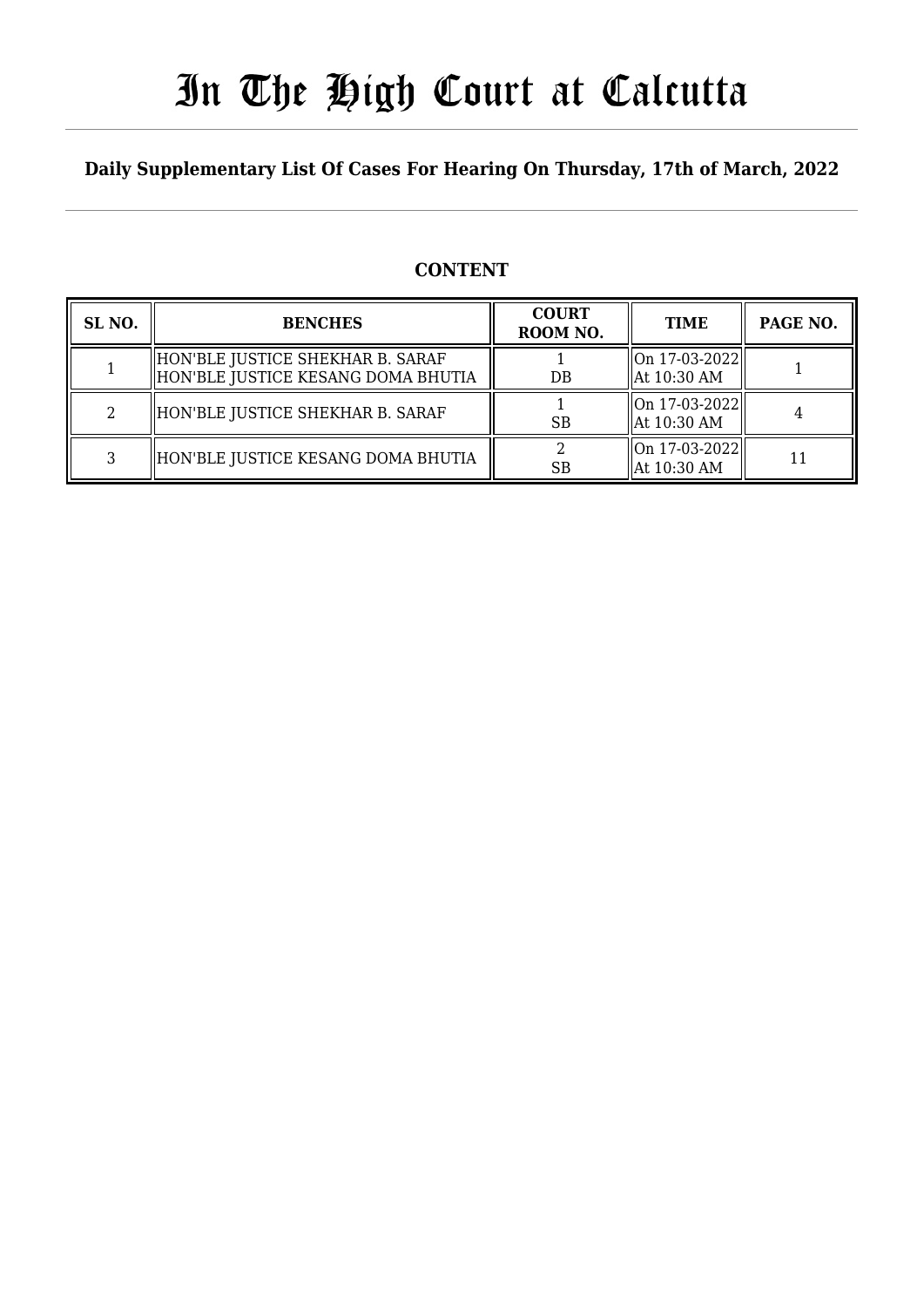

# Calcutta High Court **In The Circuit Bench at Port Blair**

# **Appellate Side**

**DAILY CAUSELIST For Thursday The 17th March 2022**

**COURT NO. 1**

**DIVISION BENCH (DB)**

**AT 10:30 AM**

**HON'BLE JUSTICE SHEKHAR B. SARAF HON'BLE JUSTICE KESANG DOMA BHUTIA**

#### **APPLICATION**

| $\mathbf{1}$   | FMA/2/2022                    | <b>LAXMI NARAYAN</b><br><b>VS</b>                                                              | KMB JAYAPAL, G.MINI                       |                       |
|----------------|-------------------------------|------------------------------------------------------------------------------------------------|-------------------------------------------|-----------------------|
|                |                               | HARBANS KAUR AND<br><b>OTHERS</b>                                                              |                                           |                       |
|                | IA NO: CAN/1/2022             |                                                                                                |                                           |                       |
| $\overline{2}$ | MA/2/2022                     | <b>G.MOHAN DAS</b><br><b>VS</b><br>THE EXCISE<br><b>COMMISSIONER AND</b><br><b>OTHERS</b>      | <b>GOPALA BINNU</b><br><b>KUMAR</b>       |                       |
|                | IA NO: CAN/1/2022, CAN/2/2022 |                                                                                                |                                           |                       |
| 3              | MA/3/2022                     | ABDUL GAFFAR AND<br><b>OTHERS</b><br><b>VS</b><br>THE LIEUTENANT<br><b>GOVERNOR AND OTHERS</b> | ANJILI NAG, VISHAL<br><b>KUMAR BISWAS</b> |                       |
| 4              | FMA/3/2022                    | LAXMI NARAYAN<br><b>VS</b><br>HARBANS KAUR AND<br><b>OTHERS</b>                                | KMB JAYAPAL, G.MINI                       |                       |
|                | IA NO: CAN/1/2022             |                                                                                                |                                           |                       |
| 5              | MA/4/2022                     | SUKH DEV SINGH AND<br><b>OTHERS</b><br>VS<br>THE LIEUTENANT<br><b>GOVERNOR AND OTHERS</b>      | ANJILI NAG, VISHAL<br><b>KUMAR BISWAS</b> |                       |
|                |                               | <b>FOR ORDERS</b>                                                                              |                                           |                       |
| 6              | CRA/16/2021                   | RITA DHALI<br><b>VS</b><br>THE STATE                                                           | DEEP CHAIM, KABIR,<br><b>AJIT PRASAD</b>  | <b>SUMIT KARMAKAR</b> |
|                | IA NO: CRAN/1/2022            |                                                                                                |                                           |                       |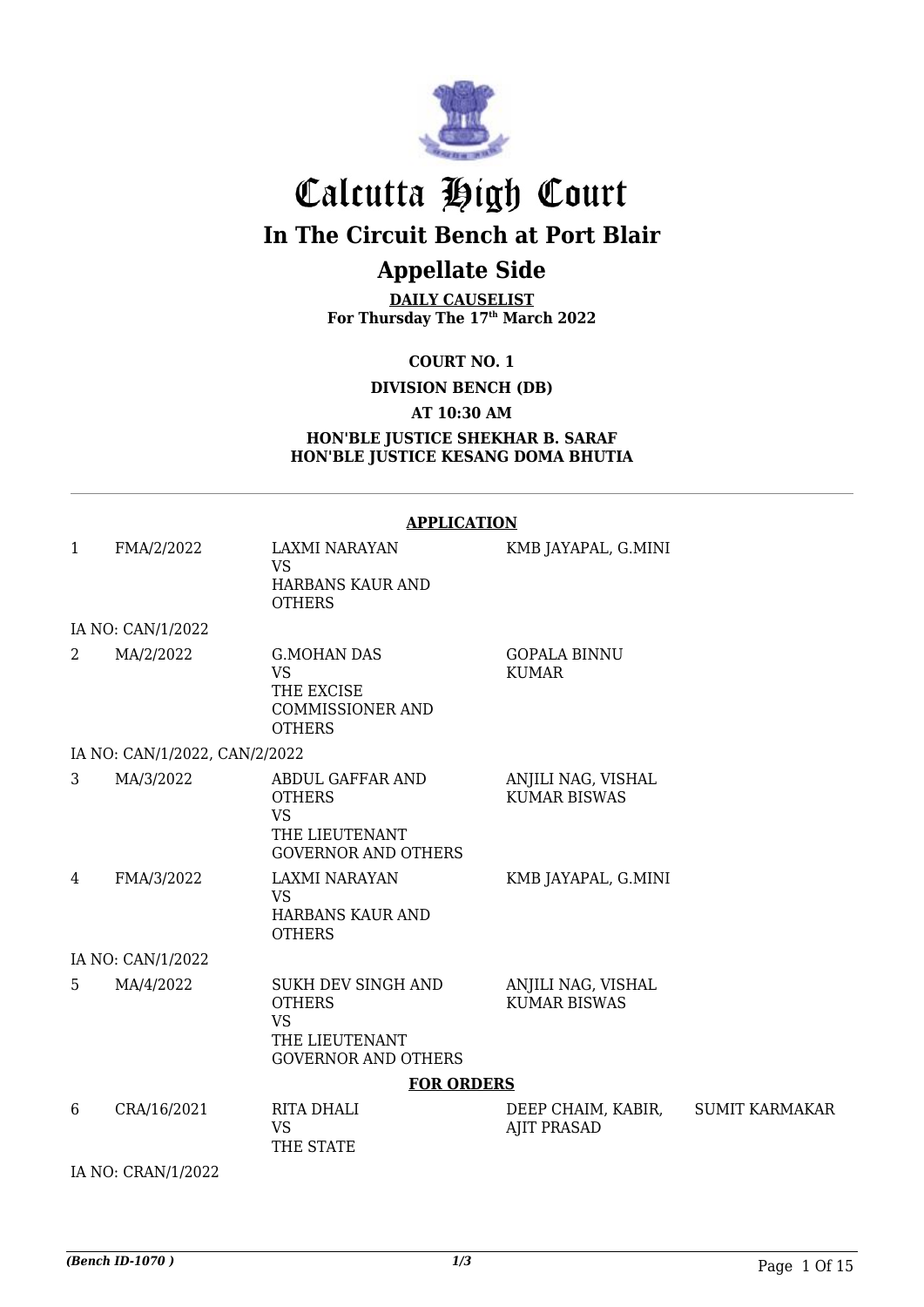*DAILY CAUSELIST COURT NO 1-FOR THURSDAY THE 17TH MARCH 2022 HIGH COURT OF CALCUTTA - 2 -* 

| 7   | CRAN/1/2022                   | <b>AMRITO HALDER</b><br><b>VS</b><br>THE STATE                                   | D.ILANGO              |                                                                                |
|-----|-------------------------------|----------------------------------------------------------------------------------|-----------------------|--------------------------------------------------------------------------------|
| wt8 | CRA/15/2021                   | <b>AMRITO HALDER</b><br><b>VS</b><br>THE STATE                                   | D. ILANGO             | <b>SUMIT KARMAKAR</b>                                                          |
|     |                               | <b>FOR HEARING</b>                                                               |                       |                                                                                |
| 9   | FA/1/2019                     | <b>ASHIM NANDI</b><br><b>VS</b><br><b>RINA BEPARI</b>                            | <b>ANJILI NAG</b>     | <b>DOLLY SARKAR</b>                                                            |
| 10  | CRA/7/2019                    | THE STATE<br><b>VS</b><br>A.MOHAN @ VELU                                         | <b>SUMIT KARMAKAR</b> | <b>RAKESH PAL</b><br>GOBIND,<br>S.C.MISHRA                                     |
|     | IA NO: CRAN/1/2021            |                                                                                  |                       |                                                                                |
| 11  | WP.CT/90/2019                 | SELVARAJ RAJU<br><b>VS</b><br>UNION OF INDIA AND ORS.                            | <b>K.SABIR</b>        | S.CHAKRABORTY,<br><b>RAMENDU</b><br><b>AGARWAL</b>                             |
| 12  | CRA/2/2020                    | SHYAMA KANTO BISWAS<br><b>VS</b><br>THE STATE                                    | D.ILANGO              | A.S.ZINU                                                                       |
| 13  | CRA/226/2020                  | <b>GOPAL BAROI @ ABHIR</b><br><b>BAROI</b><br><b>VS</b><br>THE STATE             | D.ILANGO              | A.S.ZINU                                                                       |
|     | IA NO: CRAN/1/2021            |                                                                                  |                       |                                                                                |
| 14  | FAT/1/2021                    | RAM CHANDER<br><b>VS</b><br><b>ANANTA</b>                                        | <b>ANJILI NAG</b>     | KMB JAYAPAL                                                                    |
| 15  | MA/3/2021                     | <b>BISESWAR MONDAL</b><br><b>VS</b><br>THE DEPUTY<br>COMMISSIONER AND ORS.       | K.VIJAY KUMAR         | KRISHNA RAO,<br>N.A.KHAN                                                       |
|     | IA NO: CAN/2/2021, CAN/1/2021 |                                                                                  |                       |                                                                                |
| 16  | CRA/4/2021                    | THE STATE<br><b>VS</b><br>DR. B.PRABHURAM                                        | A.S.ZINU              | ANJILI NAG,<br>D.ILANGO                                                        |
|     | IA NO: CRAN/2/2021            |                                                                                  |                       |                                                                                |
| 17  | MA/5/2021                     | THESLEEMA M.K.<br><b>VS</b><br>ANDAMAN AND NICOBAR<br>ADMINISTRATION AND<br>ORS. | N.A.KHAN              | <b>SHATADRU</b><br>CHAKRABORTY,<br><b>RAMENDU</b><br>AGARWAL,<br>K.M.B.JAYAPAL |
|     | IA NO: CAN/1/2021             |                                                                                  |                       |                                                                                |
| 18  | CRA/6/2021                    | KARTHICK MONDAL<br><b>VS</b><br>THE STATE                                        | D.ILANGO              | <b>SUMIT KARMAKAR</b>                                                          |
| 19  | CRA/7/2021                    | <b>SUBHAM MAZUMDER</b><br><b>VS</b><br>THE STATE                                 | D.ILANGO              | A.S.ZINU                                                                       |
| 20  | CRA/8/2021                    | <b>SURESH TIRKEY</b><br><b>VS</b><br>THE STATE                                   | <b>G.BINNU KUMAR</b>  |                                                                                |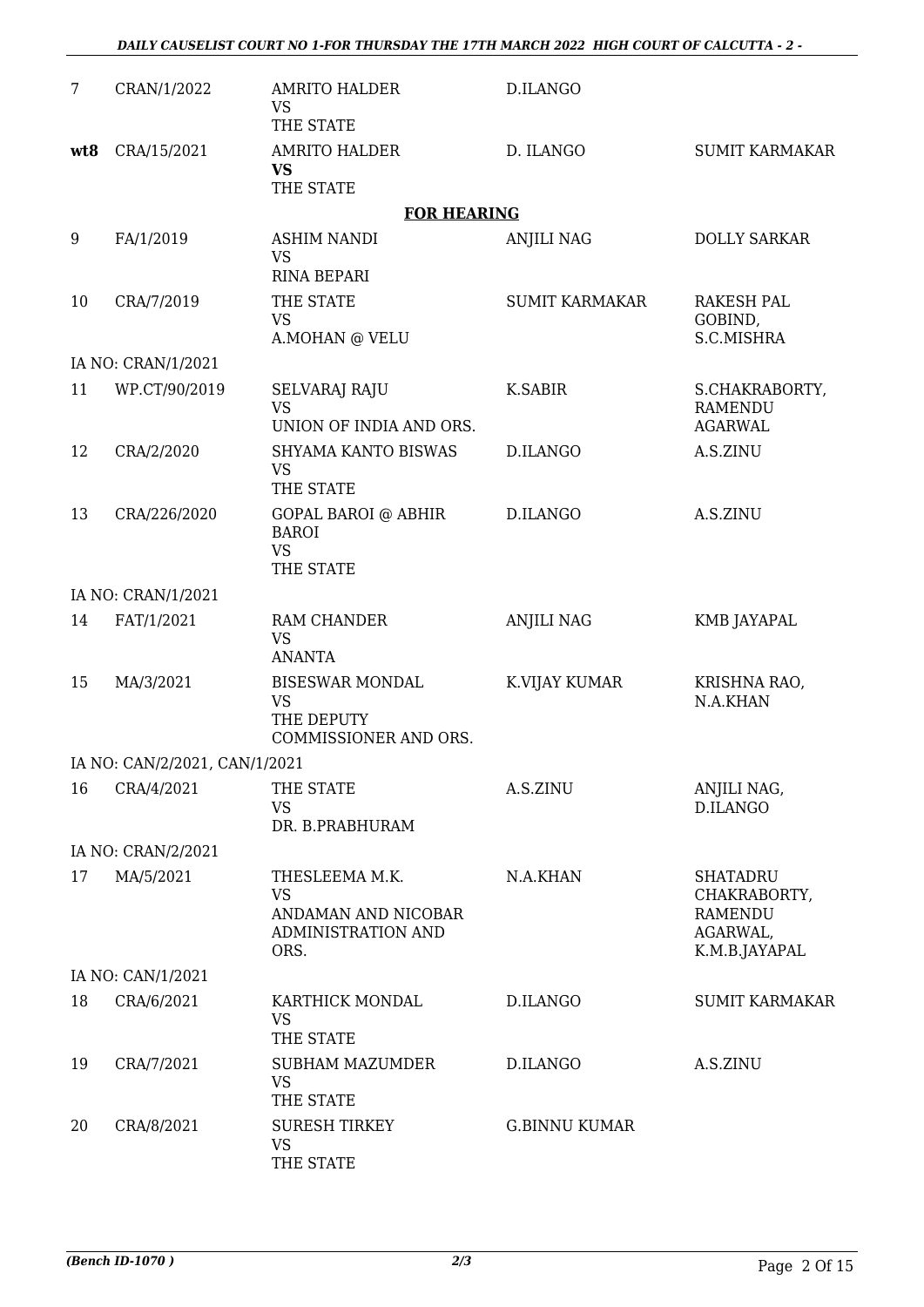|    | wt21 CRM/9/2021 | <b>SURESH TIRKEY</b><br>VS<br>THE STATE | G.BINNU KUMAR    |          |
|----|-----------------|-----------------------------------------|------------------|----------|
| 22 | CRA/12/2021     | RAM SEVAK LOHAR<br>VS<br><b>STATE</b>   | DEEP CHAIM KABIR | A.S.ZINU |

IA NO: CRAN/1/2021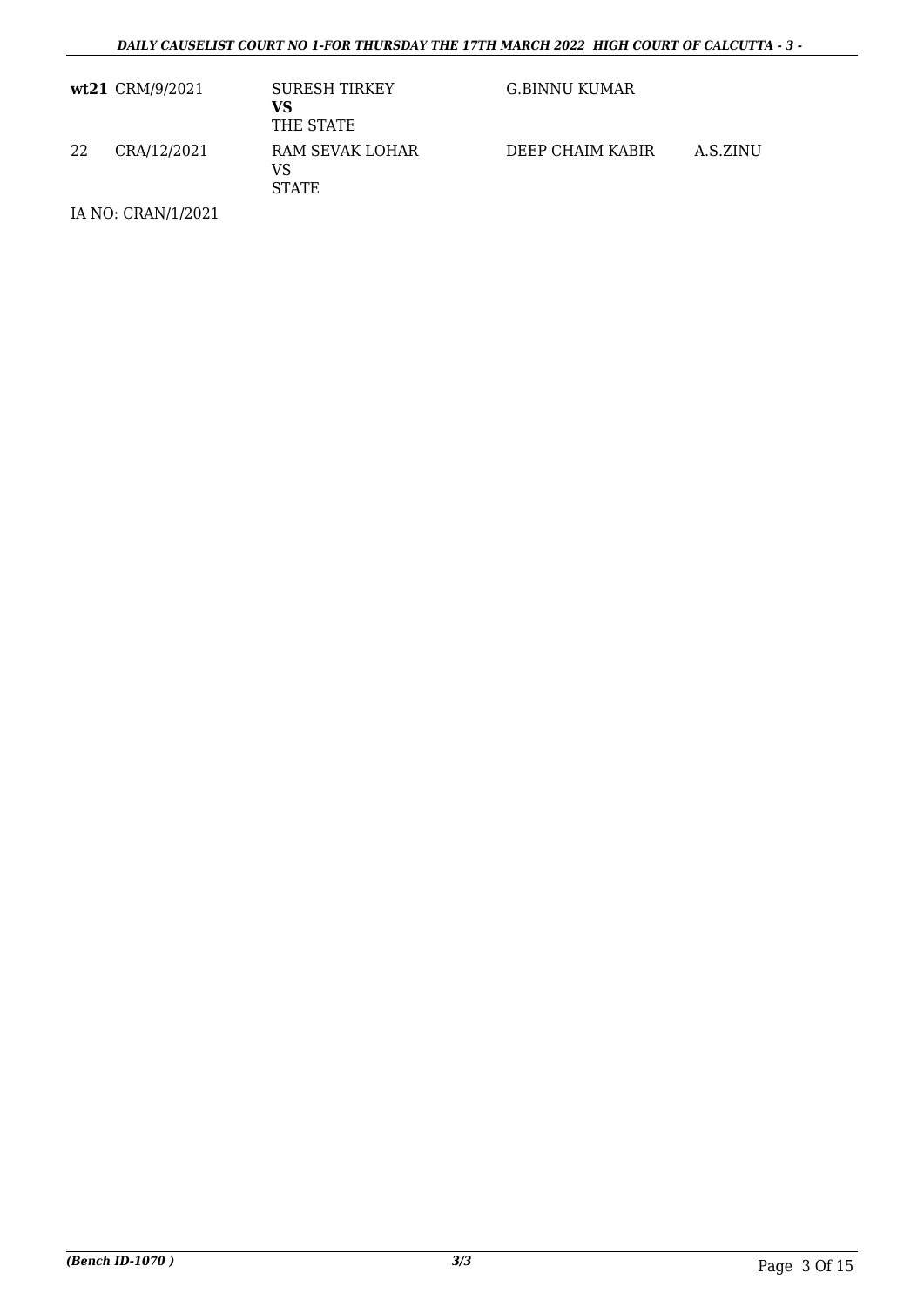

# Calcutta High Court

**In The Circuit Bench at Port Blair**

# **Appellate Side**

**DAILY CAUSELIST For Thursday The 17th March 2022**

#### **COURT NO. 1**

**SINGLE BENCH (SB) AT 10:30 AM HON'BLE JUSTICE SHEKHAR B. SARAF**

## **(SINGLE BENCH WILL SIT AFTER COMPLETION OF DIVISION BENCH)**

|              | <b>MOTION</b> |                                                                                                                          |                                     |                                                           |  |  |
|--------------|---------------|--------------------------------------------------------------------------------------------------------------------------|-------------------------------------|-----------------------------------------------------------|--|--|
| $\mathbf{1}$ | WPA/74/2021   | N. R. SUDHEER KUMAR<br>AND ORS.<br><b>VS</b><br>THE HON'BLE LIEUTENANT<br><b>GOVERNOR AND ORS.</b>                       | <b>GOPALA BINNU</b><br><b>KUMAR</b> | <b>VIKAS TEWARY</b>                                       |  |  |
| 2            | WPA/155/2021  | <b>SEEMA DEVI</b><br><b>VS</b><br>THE ANDAMAN AND<br>NICOBAR ADMINISTRATION<br>AND ANR.                                  | K.M.B.JAYAPAL                       | <b>RAMENDU</b><br><b>AGARWAL</b>                          |  |  |
| 3            | WPA/194/2021  | ANDAMAN SARVAJANIK<br>NIRMAN VIBAGH MAZDOOR<br>SANGH AND ANOTHER<br><b>VS</b><br>THE LT. GOVERNOR AND<br><b>OTHERS</b>   | <b>G.BINNU KUMAR</b>                | SALIM MOHAMMED,<br><b>V.D.SIVABALAN</b>                   |  |  |
| 4            | WPA/245/2021  | DR.MANGESH ANANDRAO<br><b>BANKAR</b><br><b>VS</b><br>THE CHAIRMAN, ANIMERS                                               | <b>GOPALA BINNU</b><br><b>KUMAR</b> | RAMENDU<br><b>AGARWAL</b>                                 |  |  |
| 5            | WPA/300/2021  | DEBTANU DUTTA AND<br><b>OTHERS</b><br><b>VS</b><br>THE BHARAT SANCHAR<br>NIGAM LIMITED AND<br><b>OTHERS</b>              | K. VIJAY KUMAR                      | ANJILI NAG, RANJIT<br>SINGH, GOPALA<br><b>BINNU KUMAR</b> |  |  |
| 6            | WPA/310/2021  | <b>BIKASH BISWAS AND</b><br><b>OTHERS</b><br><b>VS</b><br>THE ANDAMAN AND<br>NICOBAR ADMINISTRATION<br><b>AND OTHERS</b> | K. VIJAY KUMAR                      | <b>SALIM MOHAMMED</b>                                     |  |  |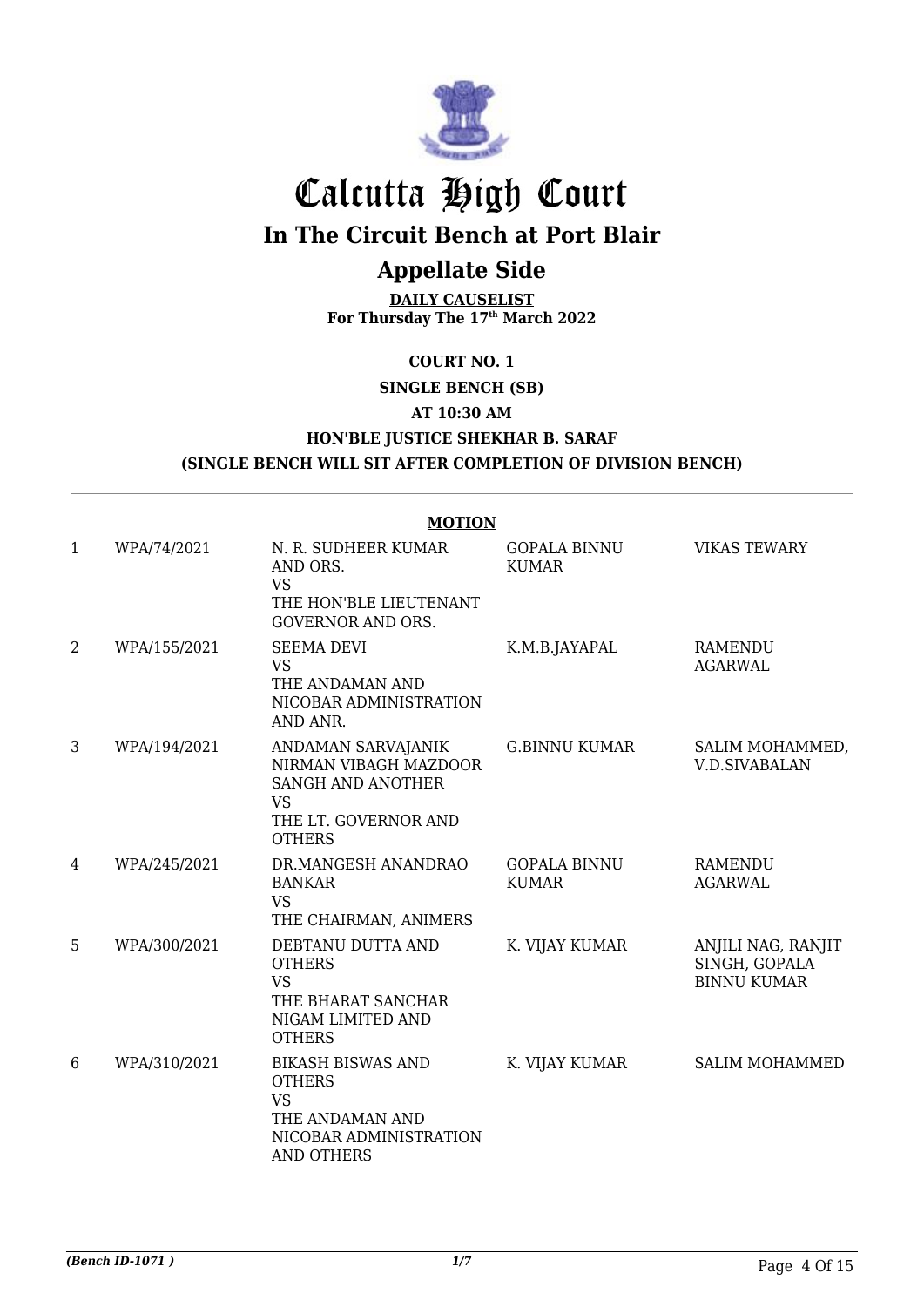| $\overline{7}$ | WPA/314/2021 | NARAYAN CH. MONDAL<br><b>VS</b>                                                                                                            | <b>ANJILI NAG</b>                         | <b>SALIM MOHAMMED</b>     |
|----------------|--------------|--------------------------------------------------------------------------------------------------------------------------------------------|-------------------------------------------|---------------------------|
| 8              | WPA/3/2022   | THE TEHSILDAR<br>THE GENERAL SECRETARY<br><b>VS</b><br>THE DIRECTOR<br>(CARI)/CIARI-ICAR THE<br>CENTRAL AGRICULTURAL<br>RESEARCH INSTITUTE | N.A.KHAN                                  |                           |
| 9              | WPA/15/2022  | M. NOKRAJ<br><b>VS</b><br>THE UNION OF INDIA AND<br><b>OTHERS</b>                                                                          | RAKESH KUMAR                              | <b>SALIM MOHAMMED</b>     |
| 10             | WPA/16/2022  | K.R.SURESH KUMAR<br><b>VS</b><br>THE LIEUTENANT<br><b>GOVERNOR AND OTHERS</b>                                                              | V.D. SIVABALAN                            |                           |
| 11             | WPA/27/2022  | A. SUBRAMANIAM<br><b>VS</b><br>THE LIEUTENANT<br><b>GOVERNOR AND OTHERS</b>                                                                | <b>GOPALA BINNU</b><br><b>KUMAR</b>       |                           |
| 12             | WPA/37/2022  | Dr. NEELAVENI<br><b>VS</b><br>THE LIEUTENANT<br><b>GOVERNOR AND OTHERS</b>                                                                 | ANJILI NAG, VISHAL<br><b>KUMAR BISWAS</b> |                           |
| 13             | WPA/41/2022  | <b>ISHTIAK ALI</b><br><b>VS</b><br>THE ASSISTANT<br>COMMISSIONER<br>(SETTLEMENT) AND<br><b>OTHERS</b>                                      | <b>ANANDA HALDER</b>                      | ANJILI NAG, ARUL<br>PETER |
| 14             | WPA/52/2022  | <b>HEDATUN BIBI</b><br><b>VS</b><br>THE SUPERINTENDING<br><b>ENGINEER</b>                                                                  | V. D. SIVABALAN                           |                           |
| 15             | WPA/53/2022  | MANJULA BEGUM<br><b>VS</b><br>THE SUPERINTENDING<br><b>ENGINEER AND OTHERS</b>                                                             | <b>V.D.SIVABALAN</b>                      |                           |
| 16             | WPA/54/2022  | <b>AJAJUL KHAN</b><br>VS<br>THE SUPERINTENDING<br><b>ENGINEER</b>                                                                          | V.D. SIVABALAN                            |                           |
| 17             | WPA/55/2022  | PAYAL BISWAS<br><b>VS</b><br>THE ASSISTANT GENERAL<br>MANAGER AND OTHERS                                                                   | <b>BABITA DAS</b>                         |                           |
| 18             | WPA/56/2022  | POONAM KUMARI<br><b>VS</b><br>THE DIRECTOR                                                                                                 | <b>ANJILI NAG</b>                         |                           |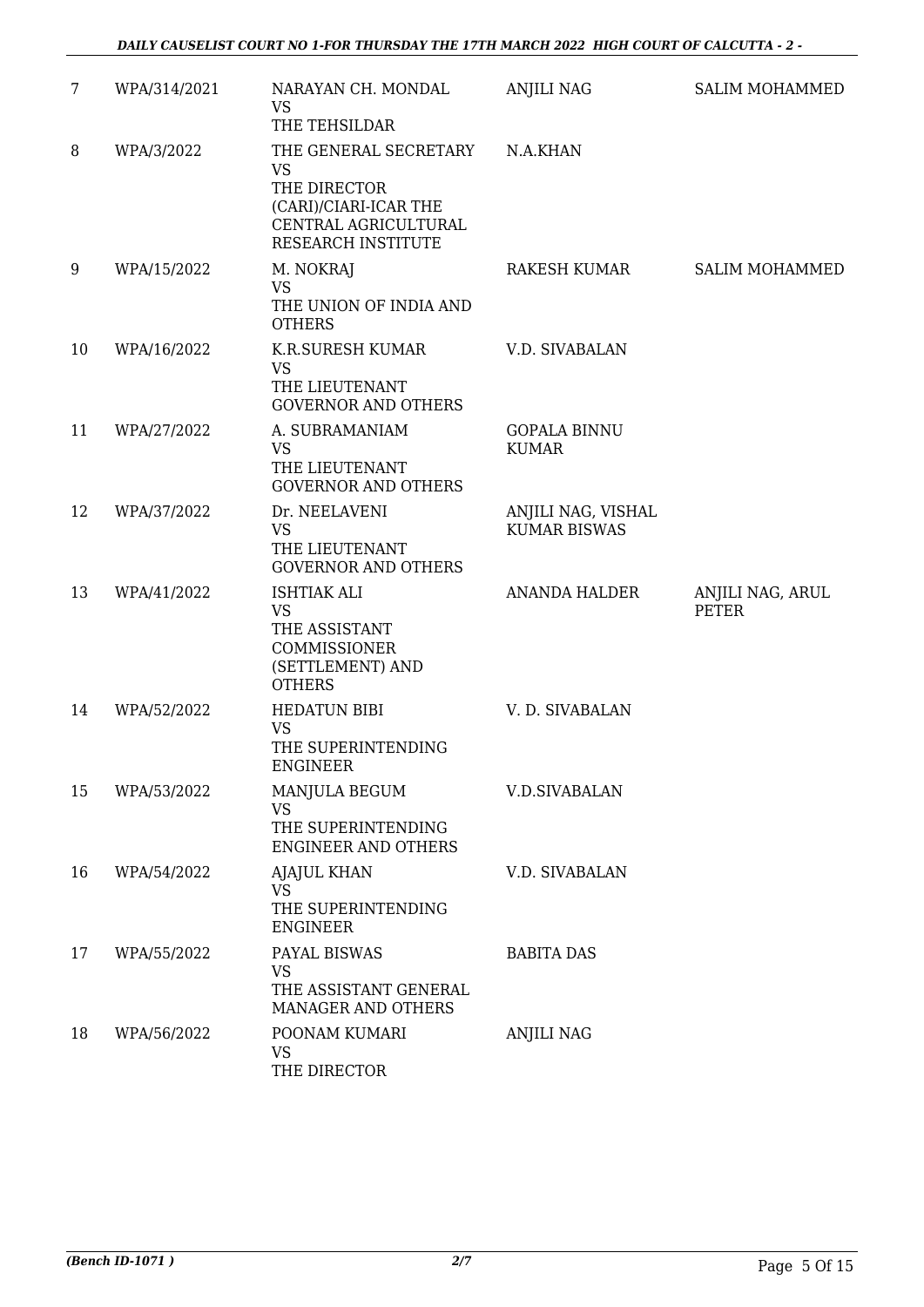| 19 | WPA/58/2022                   | R. PANEER SELVAM<br><b>VS</b><br>THE CHAIRMAN, PORT<br>MANAGEMENT BOARD AND<br><b>OTHERS</b>                                                                                     | ARUL PRASANTH                       | <b>ANJILI NAG</b>         |
|----|-------------------------------|----------------------------------------------------------------------------------------------------------------------------------------------------------------------------------|-------------------------------------|---------------------------|
| 20 | WPA/59/2022                   | G. SURYANARAYANA<br><b>MURTHY</b><br><b>VS</b><br>THE DEPUTY<br><b>COMMISSIONER AND</b><br><b>OTHERS</b>                                                                         | K. VIJAY KUMAR                      |                           |
| 21 | WPA/60/2022                   | <b>INDERNATH</b><br><b>VS</b><br>THE LIEUTENANT<br><b>GOVERNOR AND OTHERS</b>                                                                                                    | K.SABIR                             |                           |
|    |                               | <b>CONTEMPT APPLICATION</b>                                                                                                                                                      |                                     |                           |
| 22 | CPAN/13/2018                  | THE SEAFARERS<br>CONFEDERATION OF INDIA<br>(SCI)<br><b>VS</b><br><b>SHRI ANUP KUMAR</b><br>SHARMA, CHAIRMAN AND<br>MANAGING DIRECTOR OF<br>SHIPPING CORPORATION<br>OF INDIA LTD. | SHYAMALI GANGLY                     | RAMENDU<br><b>AGARWAL</b> |
|    | wt23 WPA/82/2018              | THE SEAFARERS<br>CONFEDERATION OF INDIA<br>(SCI)<br><b>VS</b><br>THE SHIPPING<br>CORPORATION OF INDIA<br>LTD. AND ORS.                                                           | SHYAMALI GANGULY                    | RAMENDU<br><b>AGARWAL</b> |
|    | IA NO: CAN/1/2021             |                                                                                                                                                                                  |                                     |                           |
| 24 | CPAN/10/2019                  | ANDAMAN SARVAJANIK<br>NIRMAN VIBAG MAZDOOR<br>SANGH AND ANR.<br><b>VS</b><br>D.BALAJI                                                                                            | <b>GOPALA BINNU</b><br><b>KUMAR</b> | <b>ARUL PRASANTH</b>      |
|    | IA NO: CAN/1/2021, CAN/2/2022 |                                                                                                                                                                                  |                                     |                           |
| 25 | CPAN/7/2021<br>IN WP 298/2019 | G.SENGUTTUVAN AND ORS.<br><b>VS</b><br>SUNIL ANCHIPAKA, THE<br>DEPUTY COMMISSIONER<br>AND ANR.                                                                                   | ANJILI NAG, SHIPRA<br><b>MANDAL</b> | <b>ARUL PRASANTH</b>      |
| 26 | CPAN/11/2021                  | DAVINDER PAL SINGH<br><b>VS</b><br>SANJEEV MITAL, THE<br><b>SECRETARY (REVENUE)</b><br>AND ANR.                                                                                  | ANJILI NAG, SHIPRA<br><b>MANDAL</b> |                           |
|    | IA NO: CAN/2/2021, CAN/1/2021 |                                                                                                                                                                                  |                                     |                           |
| 27 | CPAN/12/2021                  | <b>S.SUBRAMANIAN</b><br><b>VS</b><br>M.RAJU                                                                                                                                      | <b>G.BINNU KUMAR</b>                |                           |
|    | IA NO: CAN/1/2021             |                                                                                                                                                                                  |                                     |                           |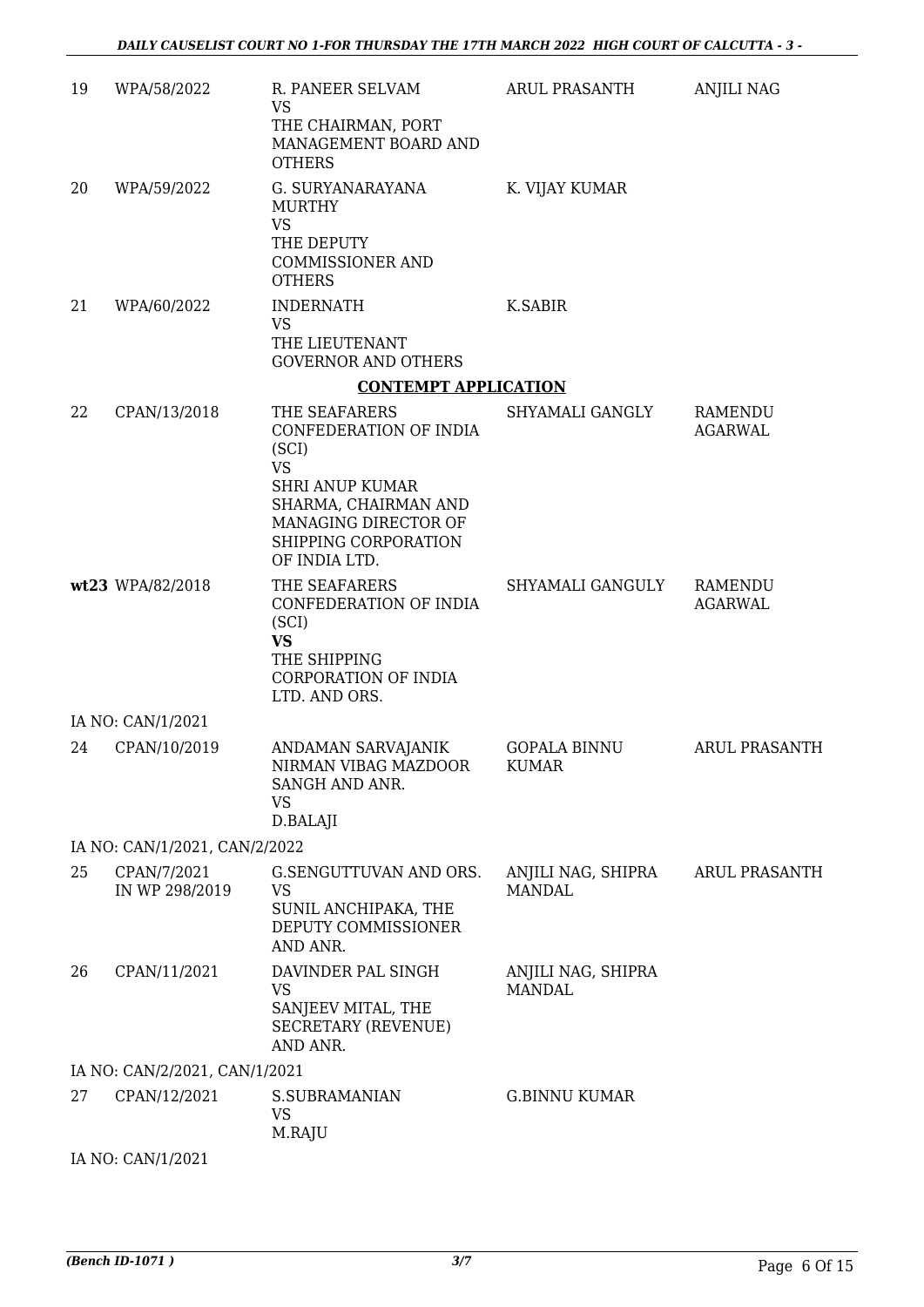|    | wt28 WPA/43/2021 | <b>S.SUBRAMANIAN</b><br><b>VS</b><br>M.RAJU                                                                             | <b>G.BINNU KUMAR</b>                        |                                               |
|----|------------------|-------------------------------------------------------------------------------------------------------------------------|---------------------------------------------|-----------------------------------------------|
| 29 | CPAN/20/2021     | MILANI URAON<br><b>VS</b><br><b>RAMESH KUMAR</b>                                                                        | PARDESHIA MUNDA                             | <b>RAMENDU</b><br><b>AGARWAL</b>              |
| 30 | CPAN/21/2021     | <b>SUSHEEL DIXIT</b><br><b>VS</b><br>DILKHUSH MEENA, IAS                                                                | <b>GOPALA BINNU</b><br><b>KUMAR</b>         | RAMENDU<br><b>AGARWAL</b>                     |
| 31 | CPAN/1/2022      | TEENA ISLAM @ S.N.TEENA<br><b>HUDSON</b><br><b>VS</b><br>SUNEEL ACHIPAKA AND<br>ANR.                                    | <b>HUDSON WILLIAM</b>                       |                                               |
|    |                  | <b>FOR HEARING</b>                                                                                                      |                                             |                                               |
| 32 | WPA/159/2014     | A.ZAHEED<br><b>VS</b><br>THE ANDAMAN AND<br>NICOBAR ADMINISTRATION<br>AND ORS.                                          | K.M.B.JAYAPAL,<br>G.MINI                    | <b>ARUL PRASANTH</b>                          |
| 33 | WPA/9/2018       | P.SUNDARA RAO<br><b>VS</b><br>THE LIEUTENANT<br><b>GOVERNOR AND ORS.</b>                                                | <b>GOPALA BINNU</b><br><b>KUMAR</b>         | <b>SHATADRU</b><br>CHAKRABORTY,<br>S.C.MISHRA |
| 34 | WPA/236/2018     | <b>EXECUTIVE ENGINEER,</b><br>CONSTRUCTION DIVISION-<br>II, APWD<br><b>VS</b><br>S. PRABHAKARAN AND ORS.                | SHATADRU<br>CHAKRABORTY,<br>RAMENDU AGARWAL | <b>GOPALA BINNU</b><br><b>KUMAR</b>           |
| 35 | WPA/173/2019     | <b>SHRI BIRSA KINDO</b><br><b>VS</b><br>THE DIVISIONAL FOREST<br>OFFICER, MAYABUNDER                                    | <b>GOPALA BINU KUMAR</b>                    | <b>SHATADRU</b><br><b>CHAKRABORTY</b>         |
| 36 | WPA/206/2019     | SUDEEP RAI SHARMA<br><b>VS</b><br>THE UNION OF INDIA AND<br>ORS.                                                        | GOPALA BINU KUMAR S.GANGULY                 |                                               |
| 37 | WPA/219/2019     | SMTI. JAI LAKSHMI<br><b>VS</b><br>THE ANDAMAN AND<br>NICOBAR ADMINISTRATION<br>AND ORS.                                 | G. MINI AND<br>K.M.B.JAYAPAL                | <b>SHATADRU</b><br><b>CHAKRABORTY</b>         |
| 38 | WPA/237/2019     | SHRI. S. M. MUSTAFA<br><b>VS</b><br>THE ANDAMAN AND<br>NICOBAR ADMINISTRATION<br>AND ORS.                               | G.MINI AND K.M.B.<br><b>JAYAPAL</b>         | <b>SHATADRU</b><br><b>CHAKRABORTY</b>         |
| 39 | WPA/241/2019     | THE EXECUTIVE ENGINEER<br>NORTH ANDAMAN<br>CONSTRUCTION DIVISION<br>(NACD)<br><b>VS</b><br>SMTI. REKHA NAIR AND<br>ORS. | SHATADRU<br>CHAKRABORTY,<br>RAMENDU AGARWAL | <b>GOPALA BINNU</b><br><b>KUMAR</b>           |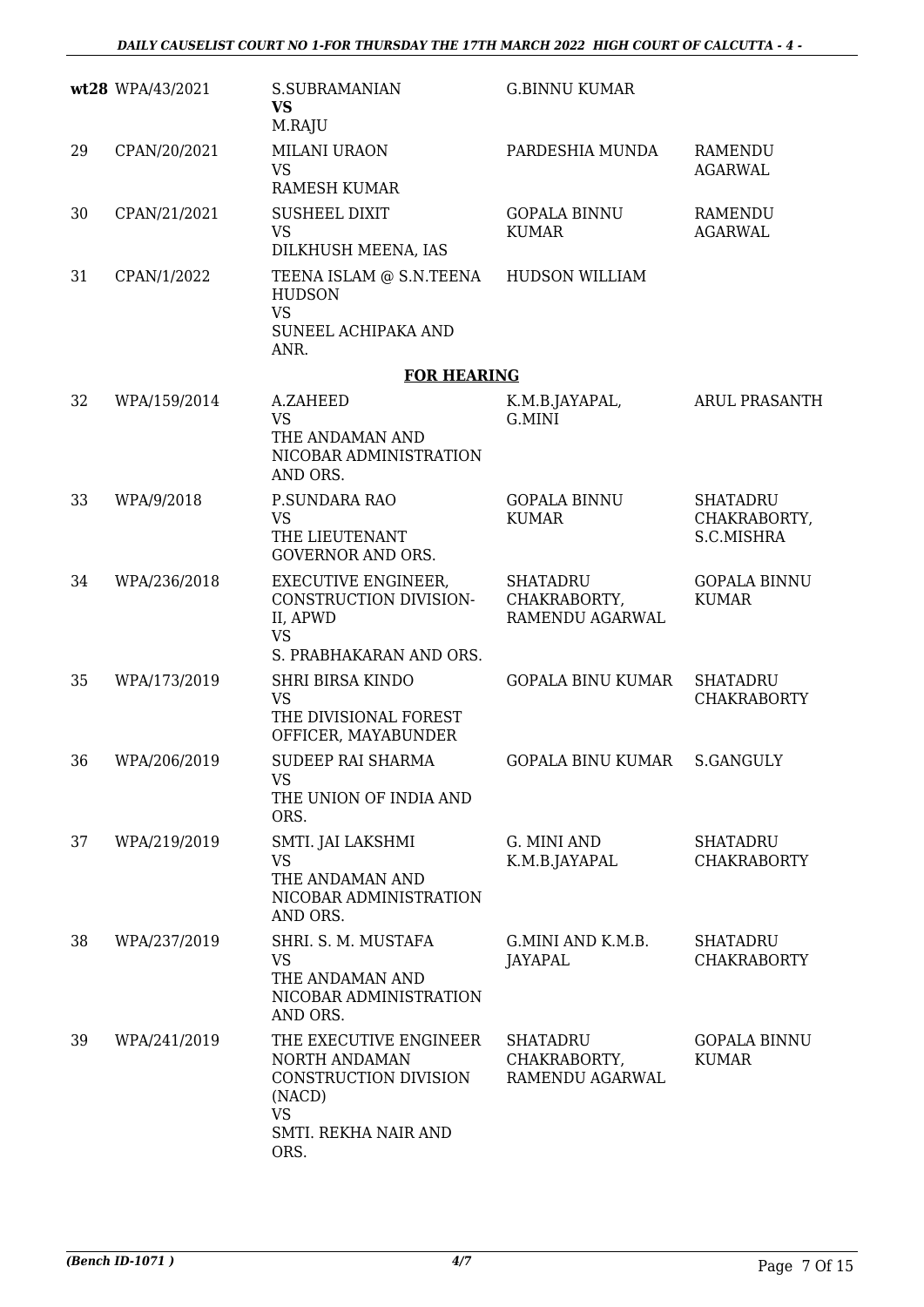| 40 | WPA/246/2019      | <b>A.SUNDAR</b><br><b>VS</b><br>THE HONBLE LIEUTENANT<br><b>GOVERNOR AND ORS.</b>                                      | <b>GOPALA BINNU</b><br><b>KUMAR</b>     | <b>SHATADRU</b><br><b>CHAKRABORTY</b>             |
|----|-------------------|------------------------------------------------------------------------------------------------------------------------|-----------------------------------------|---------------------------------------------------|
| 41 | WPA/263/2019      | KUMAR HARSHAVARDHAN<br><b>VS</b><br>THE UNION OF INDIA AND<br>ORS.                                                     | KMB JAYAPAL                             | TASNEEM,<br><b>SHATADRU</b><br><b>CHAKRABORTY</b> |
| 42 | WPA/282/2019      | <b>MANOJ PAUL</b><br><b>VS</b><br>THE UNION TERRITORY,<br>ADMINISTRATION OF<br>ANDAMAN AND NICOBAR<br>ISLANDS AND ORS. | IN PERSON                               | <b>SHATADRU</b><br><b>CHAKRABORTY</b>             |
| 43 | WPA/289/2019      | YOHANNAN SAJEEVAN AND<br>ANR.<br><b>VS</b><br>ANDAMAN AND NICOBR<br><b>ADMINISTRATION</b>                              | DEEP CHAIM KABIR,<br><b>AJIT PRASAD</b> |                                                   |
| 44 | WPA/52/2020       | P.KANNAN<br><b>VS</b><br>THE UNION OF INDIA AND<br>ORS.                                                                | K.M.B.JAYAPAL                           | <b>AJAY KUMAR</b><br><b>MANDAL</b>                |
| 45 | WPA/76/2020       | <b>JOHN WESLEY</b><br><b>VS</b><br>THE ANDAMAN AND<br>NICOBAR ADMINISTRATION<br>AND ORS.                               | K.VIJAY KUMAR                           | M.P.KAMARAJ                                       |
| 46 | WPA/94/2020       | JOHN EKKA AND ORS.<br><b>VS</b><br>THE UNION OF INDIA AND<br>ORS.                                                      | <b>GOPALA BINNU</b><br><b>KUMAR</b>     | <b>SHATADRU</b><br><b>CHAKRABORTY</b>             |
| 47 | WPA/96/2020       | P.VAIKUNTA RAO<br><b>VS</b><br>THE UNION OF INDIA AND<br>ORS.                                                          | <b>GOPALA BINNU</b><br><b>KUMAR</b>     | <b>SHATADRU</b><br><b>CHAKRABORTY</b>             |
| 48 | WPA/102/2020      | SHRI. AKSHAY PANT<br><b>VS</b><br>THE UNION OF INDIA AND<br>ORS.                                                       | G. MINI AND K.M.B.<br><b>JAYAPAL</b>    | M.P.KAMARAJ                                       |
| 49 | WPA/105/2020      | PREM KISHEN<br><b>VS</b><br>THE ANDAMAN AND<br>NICOBAR ADMINISTRATION<br>AND ORS.                                      | K.M.B.JAYAPAL,<br>G.MINI                | RAMENDU<br><b>AGARWAL</b>                         |
|    | wt50 WPA/103/2020 | <b>HARISH KISHEN</b><br>VS<br>THE ANDAMAN AND<br>NICOBAR ADMINISTRATION<br>AND ORS.                                    | K.M.B.JAYAPAL,<br>G.MINI                | RAMENDU<br>AGARWAL                                |
|    | wt51 WPA/104/2020 | <b>RAM KISHEN</b><br><b>VS</b><br>THE ANDAMAN AND<br>NICOBAR ADMINISTRATION<br>AND ORS.                                | K.M.B.JAYAPAL,<br>G.MINI                | RAMENDU<br><b>AGARWAL</b>                         |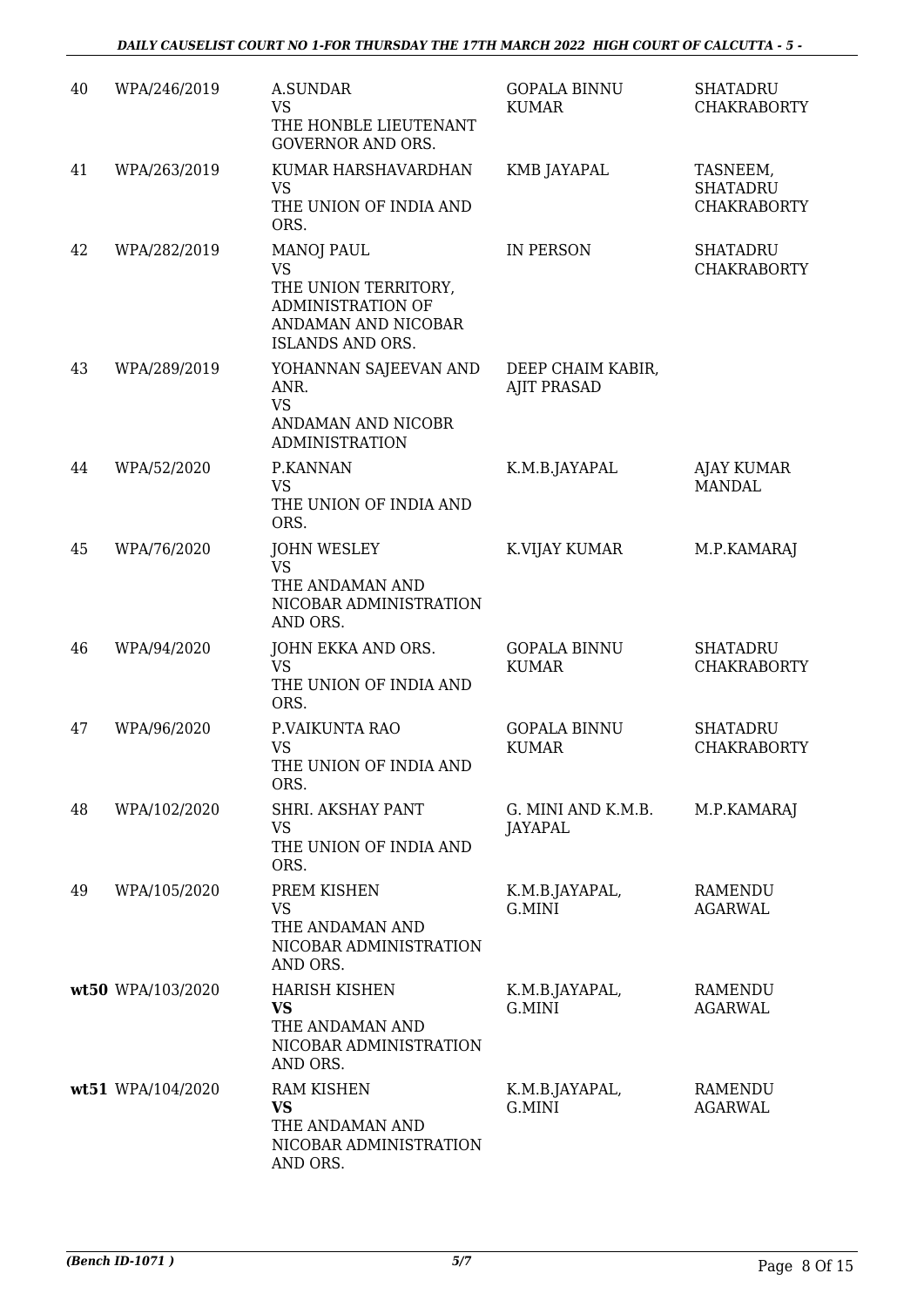|    | wt52 WPA/106/2020 | PERNITA DEVI<br><b>VS</b><br>THE ANDAMAN AND<br>NICOBAR ADMINISTRATION<br>AND ORS.                         | K.M.B.JAYAPAL,<br>G.MINI                  | <b>RAMENDU</b><br><b>AGARWAL</b>                                   |
|----|-------------------|------------------------------------------------------------------------------------------------------------|-------------------------------------------|--------------------------------------------------------------------|
|    | wt53 WPA/110/2020 | <b>KHATHIJA</b><br><b>VS</b><br>THE UNION OF INDIA AND<br>ORS.                                             | K.M.B.JAYAPAL                             | <b>RAMENDU</b><br><b>AGARWAL</b>                                   |
|    | wt54 WPA/70/2021  | HAR JEEVAN RAM<br><b>VS</b><br>THE LIEUTENANT<br><b>GOVERNOR AND ORS.</b>                                  | K.M.B.JAYAPAL                             | RAMENDU<br><b>AGARWAL</b>                                          |
|    | wt55 WPA/71/2021  | PREM KISHEN<br><b>VS</b><br>THE ANDAMAN AND<br>NICOBAR ADMINISTRATION<br>AND ORS.                          | K.M.B.JAYAPAL                             | <b>RAMENDU</b><br><b>AGARWAL</b>                                   |
|    | wt56 WPA/72/2021  | <b>HARISH KISHEN</b><br><b>VS</b><br>THE ANDAMAN AND<br>NICOBAR ADMINISTRATION<br>AND ORS.                 | K.M.B. JAYAPAL                            | <b>RAMENDU</b><br><b>AGARWAL</b>                                   |
| 57 | WPA/119/2020      | <b>LALTA PRASAD</b><br><b>VS</b><br>THE LIEUTENANT<br><b>GOVERNOR AND ORS.</b>                             | <b>ANANDA HALDER</b>                      | A.K.MANDAL,<br>K.M.B.JAYAPAL                                       |
| 58 | WPA/121/2020      | SOBHANA KUMARI<br><b>VS</b><br>THE LIEUTENANT<br><b>GOVERNOR AND ORS.</b>                                  | <b>GOPALA BINNU</b><br><b>KUMAR</b>       | <b>SHATADRU</b><br><b>CHAKRABORTY</b>                              |
| 59 | WPA/149/2020      | M/S T.T. TRADING<br>COMPANY AND ANR.<br><b>VS</b><br>THE ANDAMAN AND<br>NICOBAR ADMINISTRATION<br>AND ORS. | ANJILI NAG, SHIPRA<br><b>MANDAL</b>       | <b>ARUL PRASANTH</b>                                               |
| 60 | WPA/3052/2020     | PEARLESCENT MERITECH<br>PVT. LTD. AND ANR.<br><b>VS</b><br>UNION OF INDIA AND ORS.                         | <b>ANJILI NAG</b>                         | V.TIWARI                                                           |
| 61 | WPA/2/2021        | <b>S.RAVINDRAN</b><br><b>VS</b><br>THE ADMINISTRATOR AND<br>ORS.                                           | ANJILI NAG, SHIPRA<br><b>MANDAL</b>       | <b>SHATADRU</b><br><b>CHAKRABORTY</b>                              |
| 62 | WPA/44/2021       | ASHA, ASSISTANT<br>ENGINEER-I<br><b>VS</b><br>THE LT. GOVERNOR AND<br>ORS.                                 | RAJINDER SINGH,<br><b>TAPAN KUMAR DAS</b> | <b>SHATADRU</b><br>CHAKRABORTY,<br>ARUL PRASANTH,<br>K.VIJAY KUMAR |
| 63 | WPA/46/2021       | M. MEGHAVARNAM AND<br>ORS.<br><b>VS</b><br>THE DIRECTOR GENERAL<br>OF SHIPPING AND ORS.                    | ANJILI NAG, SHIPRA<br><b>MANDAL</b>       | TULSI LALL,<br>A.K.MANDAL                                          |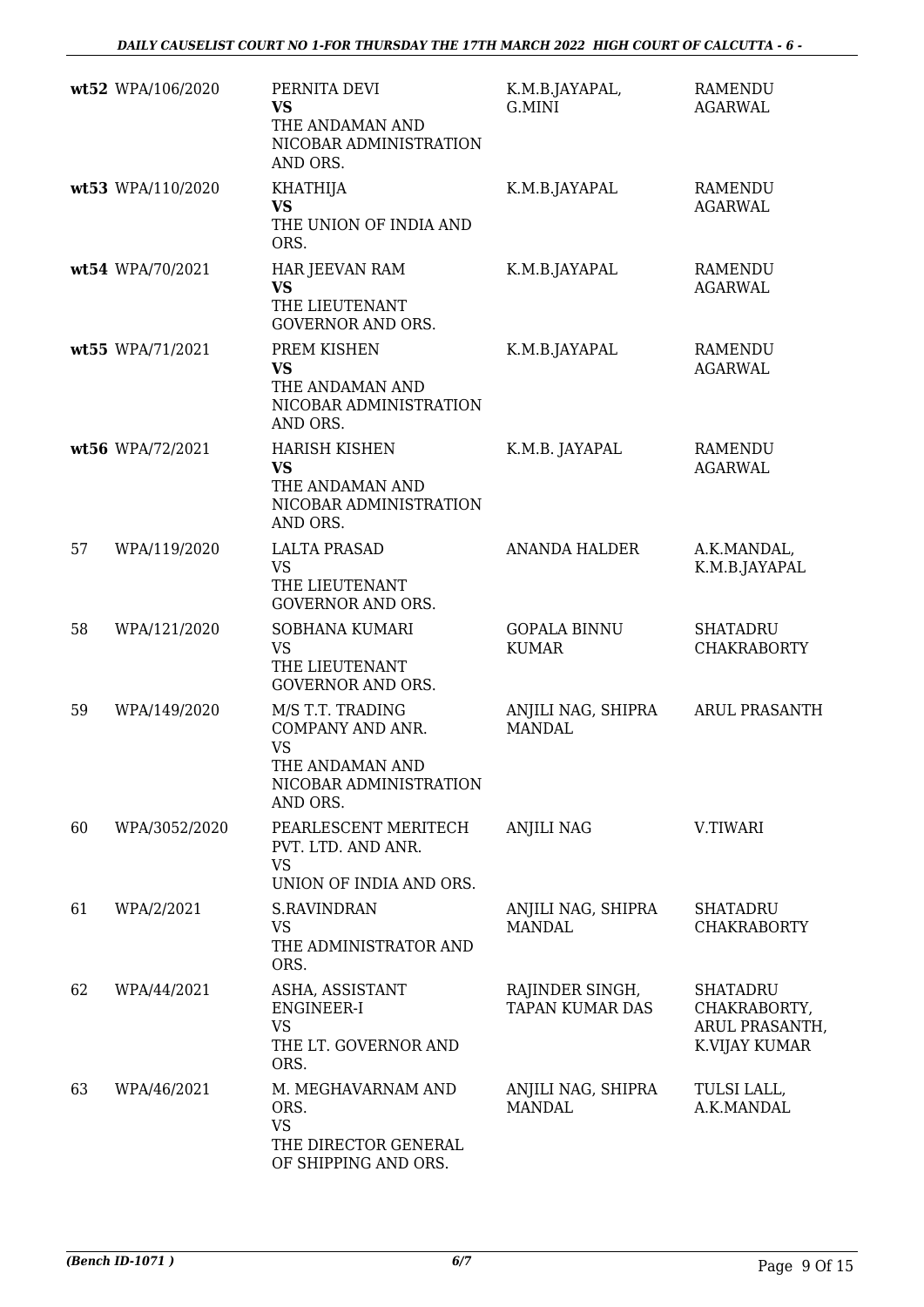| 64 | WPA/59/2021                   | <b>M.HEERA KUNWAR</b><br><b>VS</b><br>THE LIEUTENANT<br><b>GOVERNOR AND ORS.</b>                                                   | K.M.B. Jayapal                          | <b>SHATADRU</b><br><b>CHAKRABORTY</b>                        |
|----|-------------------------------|------------------------------------------------------------------------------------------------------------------------------------|-----------------------------------------|--------------------------------------------------------------|
|    | wt65 WPA/58/2021              | KAUSHALYA DEVI<br><b>VS</b><br>THE LIEUTENANT<br><b>GOVERNOR AND ORS.</b>                                                          | K. M. B. JAYAPAL                        | <b>SHATADRU</b><br><b>CHAKRABORTY</b>                        |
|    | wt66 WPA/60/2021              | PREM KUMARI<br><b>VS</b><br>THE LIEUTENANT<br><b>GOVERNOR AND ORS.</b>                                                             | K.M.B.JAYAPAL                           | <b>SHATADRU</b><br><b>CHAKRABORTY</b>                        |
|    | wt67 WPA/61/2021              | PREM LALL<br><b>VS</b><br>THE LIEUTENANT<br><b>GOVERNOR AND ORS.</b>                                                               | K.M.B. JAYAPAL                          | <b>SHATADRU</b><br><b>CHAKRABORTY</b>                        |
|    | wt68 WPA/62/2021              | DEEPAK LALL<br><b>VS</b><br>THE LIEUTENANT<br><b>GOVERNOR AND ORS.</b>                                                             | K.M.B.JAYAPAL                           | <b>SHATADRU</b><br><b>CHAKRABORTY</b>                        |
|    | wt69 WPA/65/2021              | KAILASH KUMARI<br><b>VS</b><br>THE LIEUTENANT<br><b>GOVERNOR AND ORS.</b>                                                          | K.M.B JAYAPAL                           | <b>SHATADRU</b><br><b>CHAKRABORTY</b>                        |
| 70 | WPA/135/2021                  | <b>GANGA DIN</b><br><b>VS</b><br>THE ANDAMAN AND<br>NICOBAR ADMINISTRATION<br>AND ORS.                                             | K.M.B.JAYAPAL,<br>G.MINI                | <b>AJAY KUMAR</b><br><b>MANDAL</b>                           |
| 71 | WPA/150/2021                  | SMTI. E. SHYAMALA<br>VS<br>THE TEHSILDAR AND ORS.                                                                                  | VISHAL KR. BISWAS,<br><b>ANJILI NAG</b> | <b>SHATADRU</b><br><b>CHAKRABORTY</b>                        |
| 72 | WPA/184/2021                  | SAKTHI SHIPPING<br><b>LOGISTICS PRIVATE</b><br>LIMITED AND ANR.<br><b>VS</b><br>THE HON'BLE LIEUTENANT<br><b>GOVERNOR AND ORS.</b> | <b>GOPALA BINNU</b><br><b>KUMAR</b>     | <b>SHATADRU</b><br>CHAKRABORTY,<br>RAMENDU<br><b>AGARWAL</b> |
|    | IA NO: CAN/2/2021, CAN/3/2021 |                                                                                                                                    |                                         |                                                              |
| 73 | WPA/252/2021                  | M/S SREEHRI FABRICATOR<br><b>AND ANR</b><br>VS<br>UNION OF INDIA AND ORS.                                                          | <b>ABIR LAL</b><br><b>CHAKRAVORTI</b>   |                                                              |
| 74 | WPA/256/2021                  | <b>SHANKER CH. DAS</b><br><b>VS</b><br>THE ANDAMAN AND<br>NICOBAR ADMINISTRATION<br><b>AND OTHERS</b>                              | <b>GOPALA BINNU</b><br><b>KUMAR</b>     | <b>SHATADRU</b><br><b>CHAKRABORTY</b>                        |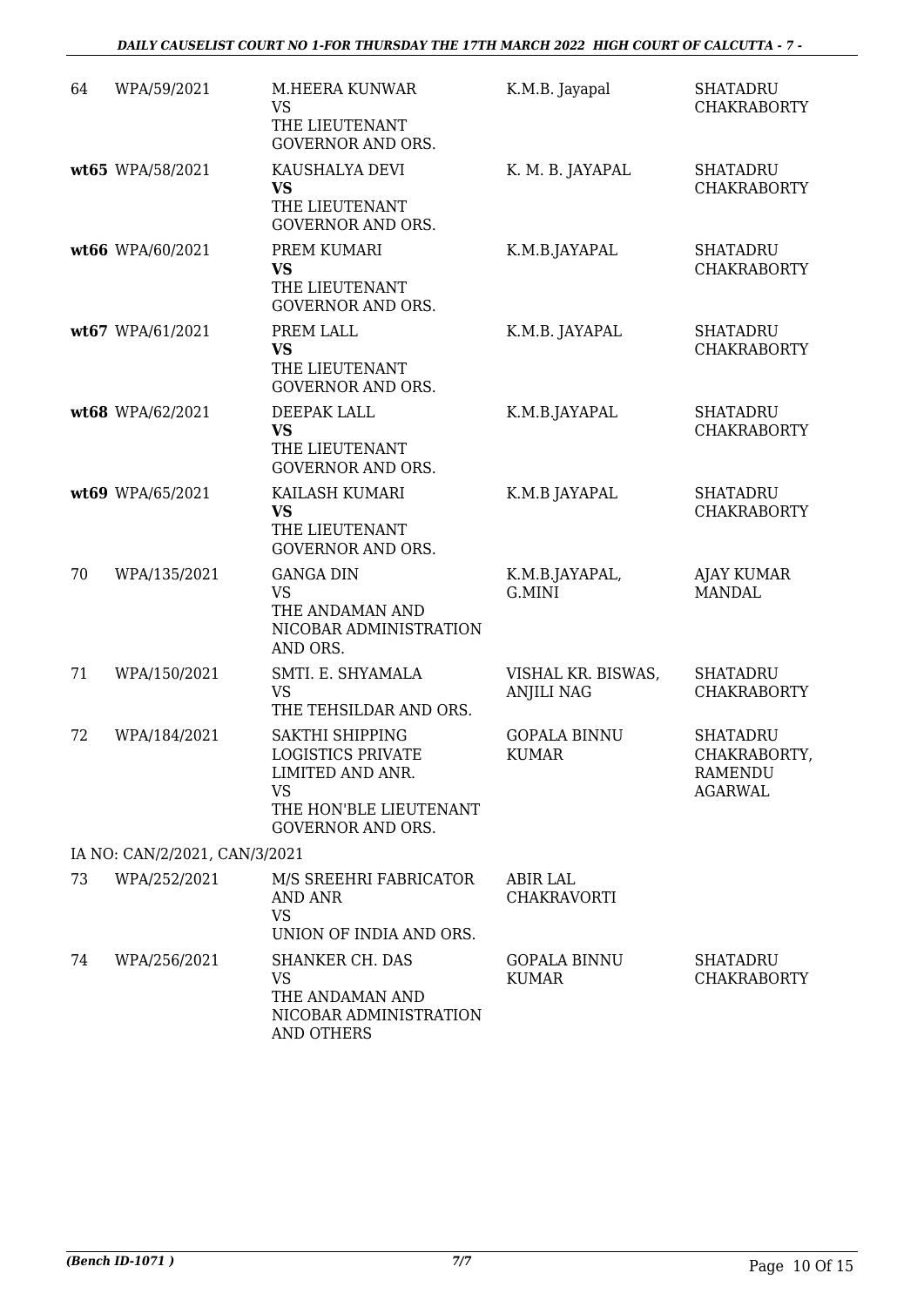

# Calcutta High Court **In The Circuit Bench at Port Blair**

# **Appellate Side**

**DAILY CAUSELIST For Thursday The 17th March 2022**

#### **COURT NO. 2**

## **SINGLE BENCH (SB) AT 10:30 AM HON'BLE JUSTICE KESANG DOMA BHUTIA (SINGLE BENCH WILL SIT AFTER COMPLETION OF DIVISION BENCH)**

|              | <b>MOTION</b>                  |                                                                                      |                                    |                                     |  |  |
|--------------|--------------------------------|--------------------------------------------------------------------------------------|------------------------------------|-------------------------------------|--|--|
| $\mathbf{1}$ | CO/14/2021                     | <b>BALBIR SINGH AND</b><br><b>ANOTHER</b><br><b>VS</b><br><b>GYAN SINGH AND ORS.</b> | <b>ANJILI NAG</b>                  |                                     |  |  |
| 2            | CRR/17/2021                    | <b>BISWAJEET HALDER</b><br><b>VS</b><br>KUMARI JIA HALDER                            | <b>S.AJITH PRASAD</b>              |                                     |  |  |
| 3            | CRR/2/2022<br>[Scanned Copy]   | <b>AMIT KUMAR</b><br><b>VS</b><br>THE STATE                                          | <b>ALISHAM</b><br><b>VENKATESH</b> |                                     |  |  |
|              | <b>SPECIAL LEAVE TO APPEAL</b> |                                                                                      |                                    |                                     |  |  |
| 4            | CRA/14/2019                    | THE STATE<br><b>VS</b><br>A.JOSEMON                                                  | <b>S.KARMAKAR</b>                  | <b>GOPALA BINNU</b><br><b>KUMAR</b> |  |  |
| wt.5         | CRMSPL/1/2021                  | THE STATE<br><b>VS</b><br>A.JOSEMON                                                  | <b>S.KARMAKAR</b>                  | <b>GOPALA BINNU</b><br><b>KUMAR</b> |  |  |
|              |                                | <b>FOR ORDERS</b>                                                                    |                                    |                                     |  |  |
| 6            | SAT/10/2020                    | <b>ANANTA</b><br><b>VS</b><br>RAMACHANDER AND ANR.                                   | K.M.B.JAYAPAL                      | <b>ANJILI NAG</b>                   |  |  |
| 7            | SAT/2/2021                     | M.RAMESHWARI<br><b>VS</b><br>K.KONDAIAH                                              | <b>ANJILI NAG</b>                  |                                     |  |  |
| 8            | CRR/15/2021                    | SWAPAN KUMAR DUTTA<br><b>VS</b><br>THE STATE                                         | K.M.B.JAYAPAL,<br>G.MINI           | <b>SUMIT KARMAKAR</b>               |  |  |

#### **APPLICATION**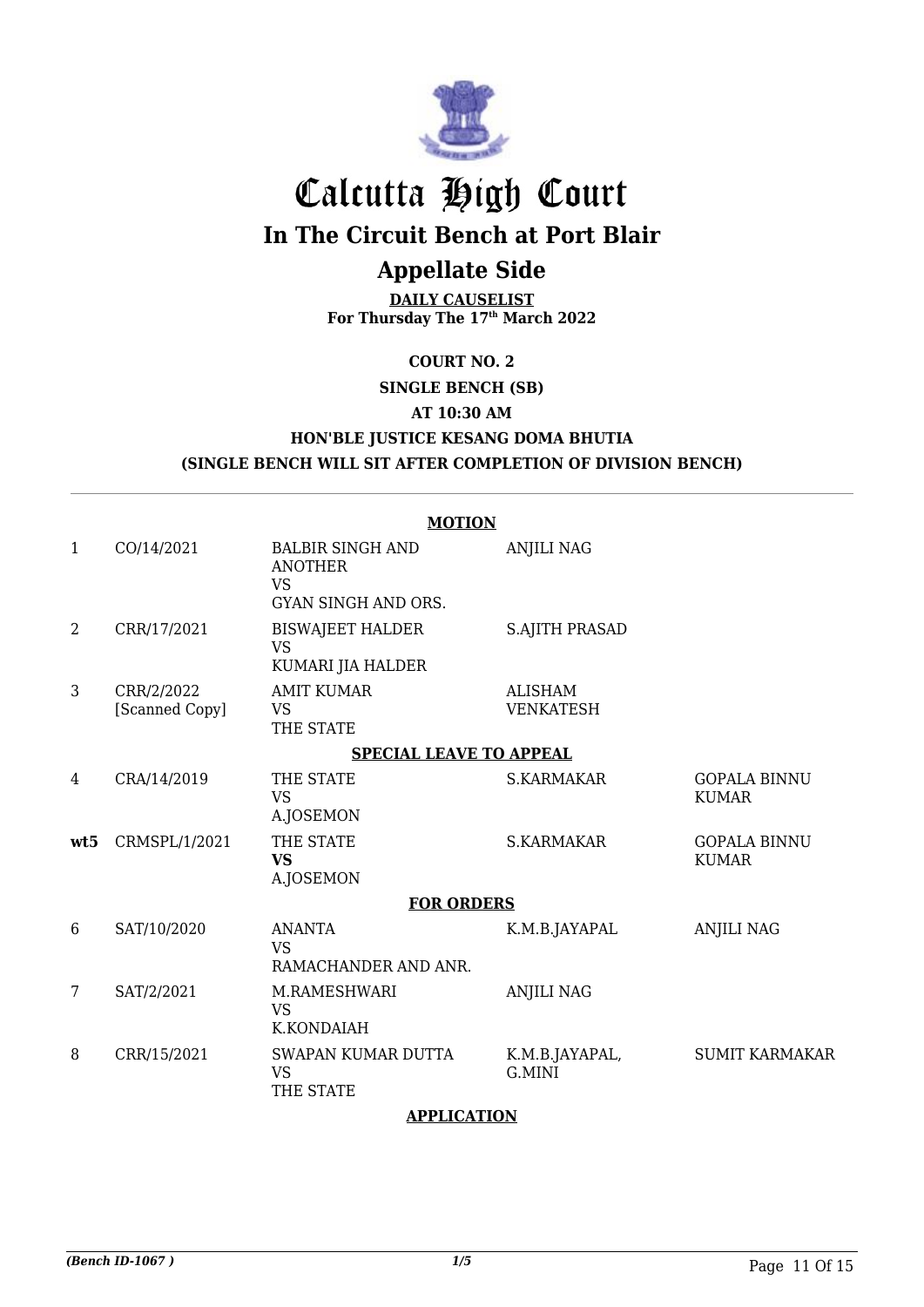| 9  | CRR/16/2019                     | <b>AHMED FAROOQ</b><br><b>VS</b><br>THE STATE                                                    | RAKESH PAL GOBIND                |                                                     |
|----|---------------------------------|--------------------------------------------------------------------------------------------------|----------------------------------|-----------------------------------------------------|
|    | IA NO: CRAN/1/2021              |                                                                                                  |                                  |                                                     |
| 10 | FMAT/4/2020                     | MANJU BISWAS AND ORS.<br><b>VS</b><br>THE MANAGER, NEW INDIA<br><b>ASSURANCE COMPANY</b><br>LTD. | K.M.B.JAYAPAL                    | N.A.KHAN                                            |
|    | IA NO: CAN/1/2021               |                                                                                                  |                                  |                                                     |
| 11 | FMAT/3/2021                     | <b>AMIYO ROY</b><br><b>VS</b><br>THE DIRECTOR AND<br><b>ANOTHER</b>                              | <b>ANJILI NAG</b>                | <b>RAMENDU</b><br>AGARWAL, LOKESH<br><b>CHEZIAN</b> |
|    | IA NO: CAN/1/2021               |                                                                                                  |                                  |                                                     |
| 12 | FAT/4/2021                      | MOHAMMED HANEEFA<br><b>VS</b><br>SARITA SUKUMARI KUJUR<br><b>ALIAS SAFEENA</b>                   | <b>ANANDA HALDER</b>             | <b>ARUL PRASANTH</b>                                |
| 13 | CRA/10/2021                     | THE STATE<br><b>VS</b><br><b>MANOJ PAUL</b>                                                      | RAMENDU AGARWAL                  |                                                     |
|    | IA NO: CRAN/2/2021, CRAN/1/2021 |                                                                                                  |                                  |                                                     |
| 14 | CRA/13/2021                     | <b>MOHAN KUMAR</b><br><b>VS</b><br>THE STATE                                                     | MD. TABRAIZ                      | <b>SUMIT KARMAKAR</b>                               |
|    |                                 | <b>FOR HEARING</b>                                                                               |                                  |                                                     |
| 15 | CRR/1/2017<br>AT 1.00 P.M.      | THE STATE (CBI)<br><b>VS</b><br>NEWAZESH ALI AND ORS.                                            | RAKESH PAL GOBIND                | <b>ARUL PRASANTH</b>                                |
|    | IA NO: CRAN/1/2021              |                                                                                                  |                                  |                                                     |
|    | wt16 CRR/17/2018                | THE STATE (CBI)<br><b>VS</b><br>MAN MOHAN SINGH                                                  | RAKESH PAL GOBIND,<br>S.C.MISHRA | MOHD. TABRAIZ                                       |
|    | wt17 CRR/18/2018                | THE STATE (CBI)<br><b>VS</b><br>PUSHPA RAJU                                                      | RAKESH PAL GOBIND,<br>S.C.MISHRA | <b>GOPALA BINNU</b><br><b>KUMAR</b>                 |
|    | wt18 CRR/19/2018                | THE STATE (CBI)<br><b>VS</b><br>THOMAS HERENZ AND<br>ORS.                                        | RAKESH PAL GOBIND,<br>S.C.MISHRA | K.M.B.JAYAPAL                                       |
| 19 | CRA/6/2018                      | THE STATE<br><b>VS</b><br><b>SANDIP KUMAR</b>                                                    | <b>SUMIT KARMAKAR</b>            | <b>GOPALA BINNU</b><br><b>KUMAR</b>                 |
| 20 | SA/1/2019                       | USMAN ALI AND ORS.<br><b>VS</b><br>CHAMPA DEVI AND ORS.                                          | N.A.KHAN                         | K.M.B.JAYAPAL,<br>G.MINI, SABRINA<br><b>BEGUM</b>   |
|    | wt21 SA/2/2019                  | USMAN ALI AND ORS.<br><b>VS</b><br>CHAMPA DEVI AND ORS.                                          | N.A.KHAN                         | K.M.B.JAYAPAL,<br>G.MINI, SABRINA<br><b>BEGUM</b>   |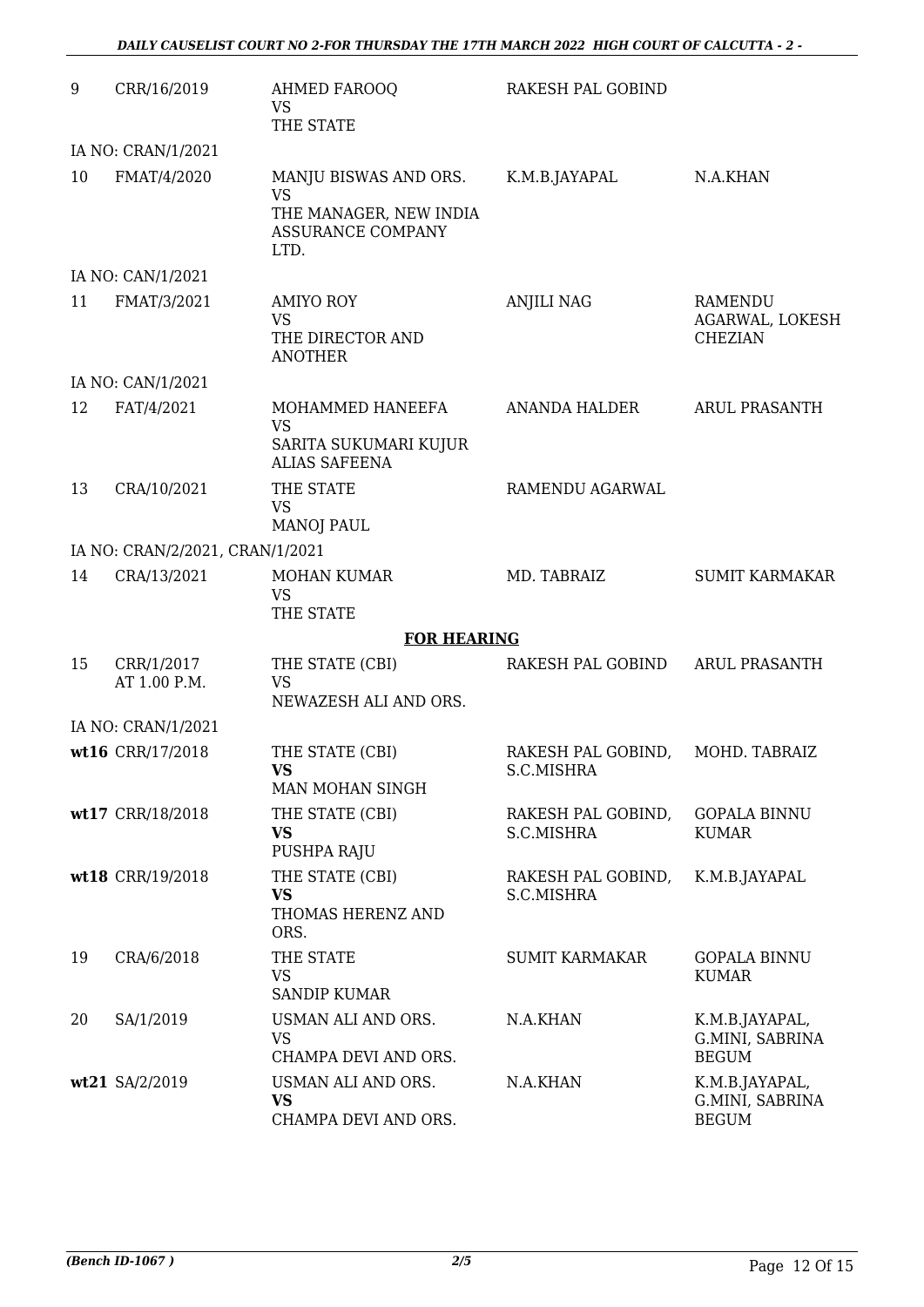#### *DAILY CAUSELIST COURT NO 2-FOR THURSDAY THE 17TH MARCH 2022 HIGH COURT OF CALCUTTA - 3 -*

| 22 | FMAT/3/2019       | SABITA DEVI AND ORS.<br><b>VS</b><br>THE MANAGER AND ANR.                                          | K.M.B.JAYAPAL,<br>G.MINI                         | ARUL PRASANTH,<br><b>ANITHA HEGDE</b>           |
|----|-------------------|----------------------------------------------------------------------------------------------------|--------------------------------------------------|-------------------------------------------------|
| 23 | CRA/3/2019        | THE STATE<br><b>VS</b><br>A.MAHESHWAR RAO AND<br>ORS.                                              | A.S.ZINU                                         | ANJILI NAG, GOPALA<br><b>BINNU KUMAR</b>        |
| 24 | SA/4/2019         | JAI NARAYAN SINGH<br><b>VS</b><br>BADRUDDIN AND ORS.                                               | K.M.B.JAYAPAL                                    | N.A.KHAN                                        |
| 25 | SA/7/2019         | <b>SUKHODA ROY</b><br><b>VS</b><br>ANWESHA SARKAR AND<br>ANR.                                      | <b>AJAY KUMAR</b><br><b>MANDAL</b>               | K.M.B.JAYAPAL,<br>G.MINI                        |
| 26 | CRA/12/2019       | PRADEEP HALDER<br><b>VS</b><br>THE STATE                                                           | D. ILANGO AND R.<br><b>PRADEEP</b>               | <b>S.KARMAKAR</b>                               |
| 27 | CRR/28/2019       | K.D.UNNITHAN<br><b>VS</b><br>THE STATE                                                             | <b>ANIL KUMAR</b><br><b>CHAKRABORTHY</b>         | <b>SUMIT KARMAKAR</b>                           |
| 28 | WPA/209/2019      | R. KAUSHALYA AND ORS.<br><b>VS</b><br>THE UNION OF INDIA AND<br>ORS.                               | ANJILI NAG, SHIPRA<br><b>MANDAL</b>              | MOHD. TABRAIZ                                   |
| 29 | WPA/226/2019      | <b>ANDAMAN TIMBER</b><br><b>INDUSTRIES LIMITED</b><br><b>VS</b><br>THE CHIEF SECRETARY<br>AND ORS. | K.M.B.JAYAPAL,<br>G.MINI                         | <b>VIKAS TEWARY</b>                             |
| 30 | WPA/227/2019      | A.MURUGESAN AND ORS.<br>VS<br>THE UNION OF INDIA AND<br>ORS.                                       | RAKESH PAL GOBIND,<br>S.C.MISHRA,<br>A.VENKATESH | TULSI LALL,<br>TASNEEM,<br><b>V.D.SIVABALAN</b> |
|    | wt31 WPA/152/2019 | ALOK KUMAR DAS AND<br>ORS.<br><b>VS</b><br>THE UNION OF INDIA AND<br>ORS.                          | RAKESH PAL GOBIND,<br>S.C.MISHRA                 | TULSI LALL,<br>TASNEEM,<br><b>V.D.SIVABALAN</b> |
| 32 | WPA/243/2019      | KARTICK AND ORS.<br><b>VS</b><br>THE LIEUTENANT<br><b>GOVERNOR AND ORS.</b>                        | ANJILI NAG, SHIPRA<br><b>MANDAL</b>              | <b>RAMENDU</b><br><b>AGARWAL</b>                |
| 33 | WPA/248/2019      | <b>A.SUNDAR</b><br><b>VS</b><br>THE HONBLE LIEUTENANT<br><b>GOVERNOR AND ORS.</b>                  | <b>GOPALA BINNU</b><br><b>KUMAR</b>              | <b>SHATADRU</b><br><b>CHAKRABORTY</b>           |
| 34 | WPA/267/2019      | THE GENERAL MANAGER,<br>ANIIDCO LTD.<br><b>VS</b><br>Y. JOHN AND ORS.                              | ANJILI NAG,<br>R.PRADEEP                         | <b>GOPALA BINNU</b><br><b>KUMAR</b>             |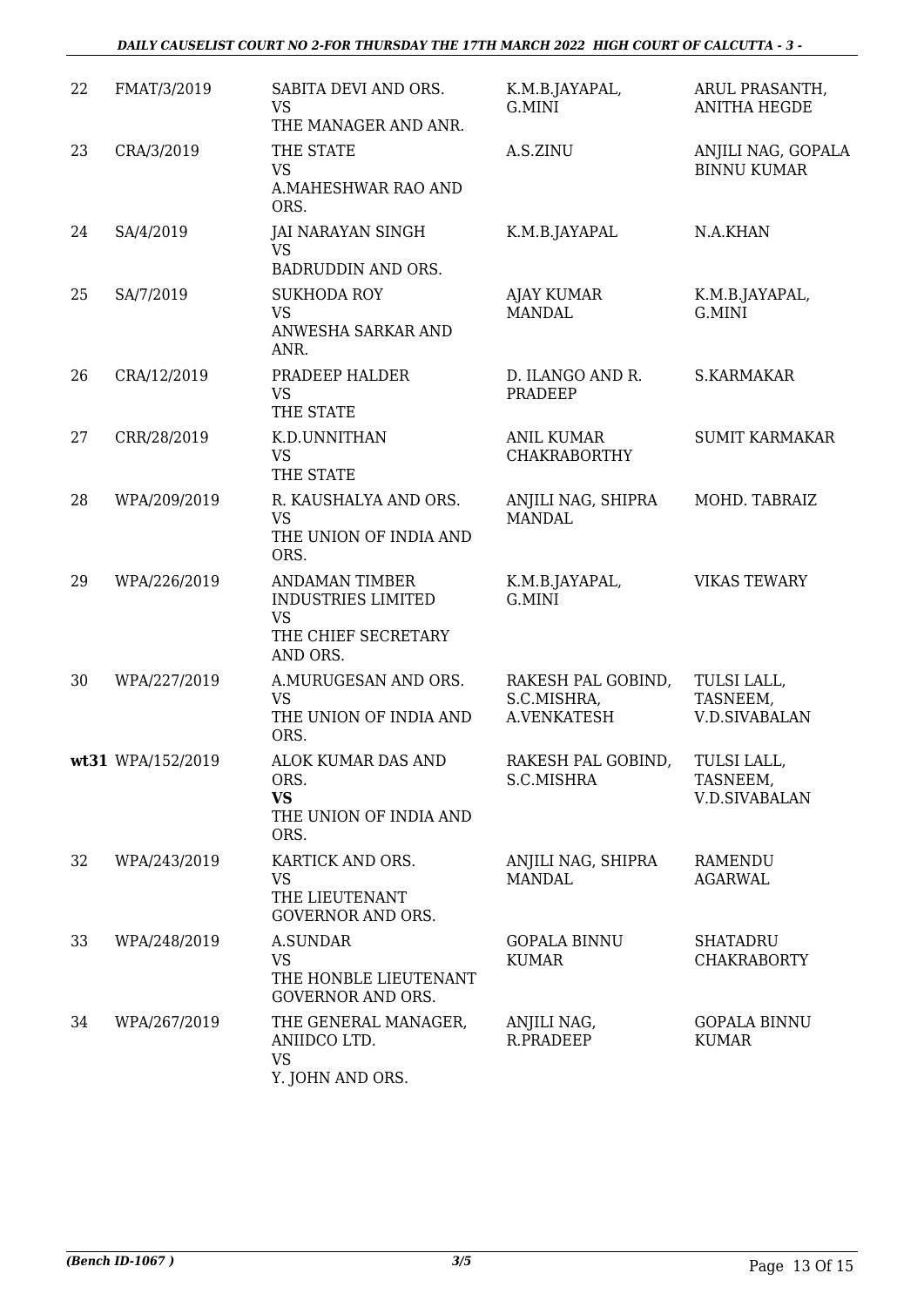| 35 | WPA/329/2019      | TOURIST WORKERS UNION<br>AND ANR.<br><b>VS</b><br>THE ANDAMAN AND<br>NICOBAR ADMINISTRATION<br>AND ORS.                                    | <b>GOPALA BINNU</b><br><b>KUMAR</b> | V.TIWARI, ANJILI<br><b>NAG</b>        |
|----|-------------------|--------------------------------------------------------------------------------------------------------------------------------------------|-------------------------------------|---------------------------------------|
| 36 | CRA/1/2020        | SAROJIT KULLU<br>VS<br>THE STATE                                                                                                           | D.ILANGO                            | M.P.KAMARAJ                           |
| 37 | FMA/1/2020        | ARPITA GHOSH<br><b>VS</b><br>SHIV PRASAD AND ANR.                                                                                          | LOKESH CHEZIAN                      | S.C.MISHRA                            |
| 38 | SAT/1/2020        | M. T. SAIDU AND ORS.<br><b>VS</b><br>M/S. ANDAMAN TIMBER<br>INDUSTRIES LIMITED AND<br>ANR.                                                 | K. VIJAY KUMAR                      | K. M. B JAYAPAL                       |
| 39 | FMAT/2/2020       | <b>JAVED NISAR</b><br><b>VS</b><br>THE MANAGER, UNITED<br><b>INDIA INSURANCE</b><br>COMPANY LTD. AND ANR.                                  | K.M.B.JAYAPAL                       | N.A.KHAN, ARUL<br><b>PRASANTH</b>     |
|    | IA NO: CAN/1/2021 |                                                                                                                                            |                                     |                                       |
| 40 | SAT/7/2020        | KALAIARASAN AND ORS.<br><b>VS</b><br>ASIF ALI AND ORS.                                                                                     | <b>ANJILI NAG</b>                   | KMB JAYAPAL                           |
| 41 | WPA/34/2020       | SMTI. REBA MONDAL<br><b>VS</b><br>THE UNION OF INDIA AND<br>ORS.                                                                           | <b>ANANDA HALDER</b>                | <b>RAMENDU</b><br><b>AGARWAL</b>      |
| 42 | WPA/90/2020       | S. SHANMUGANATHAN<br><b>VS</b><br>ANDAMAN NICOBAR<br><b>ISLANDS INTEGRATED</b><br>DEVELOPMENT<br>CORPORATION LIMITED<br>(ANIIDCO) AND ANR. | GOPALA BINU KUMAR                   | <b>ANJILI NAG</b>                     |
| 43 | WPA/95/2020       | <b>ANITA XESS</b><br><b>VS</b><br>THE UNION OF INDIA AND<br>ORS.                                                                           | <b>GOPALA BINNU</b><br><b>KUMAR</b> | <b>SHATADRU</b><br><b>CHAKRABORTY</b> |
| 44 | WPA/97/2020       | P.YADAVA RAO<br><b>VS</b><br>THE UNION OF INDIA AND<br>ORS.                                                                                | <b>GOPALA BINNU</b><br><b>KUMAR</b> | <b>SHATADRU</b><br><b>CHAKRABORTY</b> |
| 45 | WPA/107/2020      | THE EXECUTIVE ENGINEER<br><b>VS</b><br>S.MANOHARI AND ORS.                                                                                 | V.TIWARI                            | <b>G.BINNU KUMAR</b>                  |
|    | wt46 WPA/117/2020 | S.MANOHARI AND ORS.<br><b>VS</b><br>THE EXECUTIVE<br>ENGINEER, PORT BLAIR<br>NORTH DIVISION, APWD                                          | <b>GOPALA BINNU</b><br><b>KUMAR</b> | V.TIWARI                              |